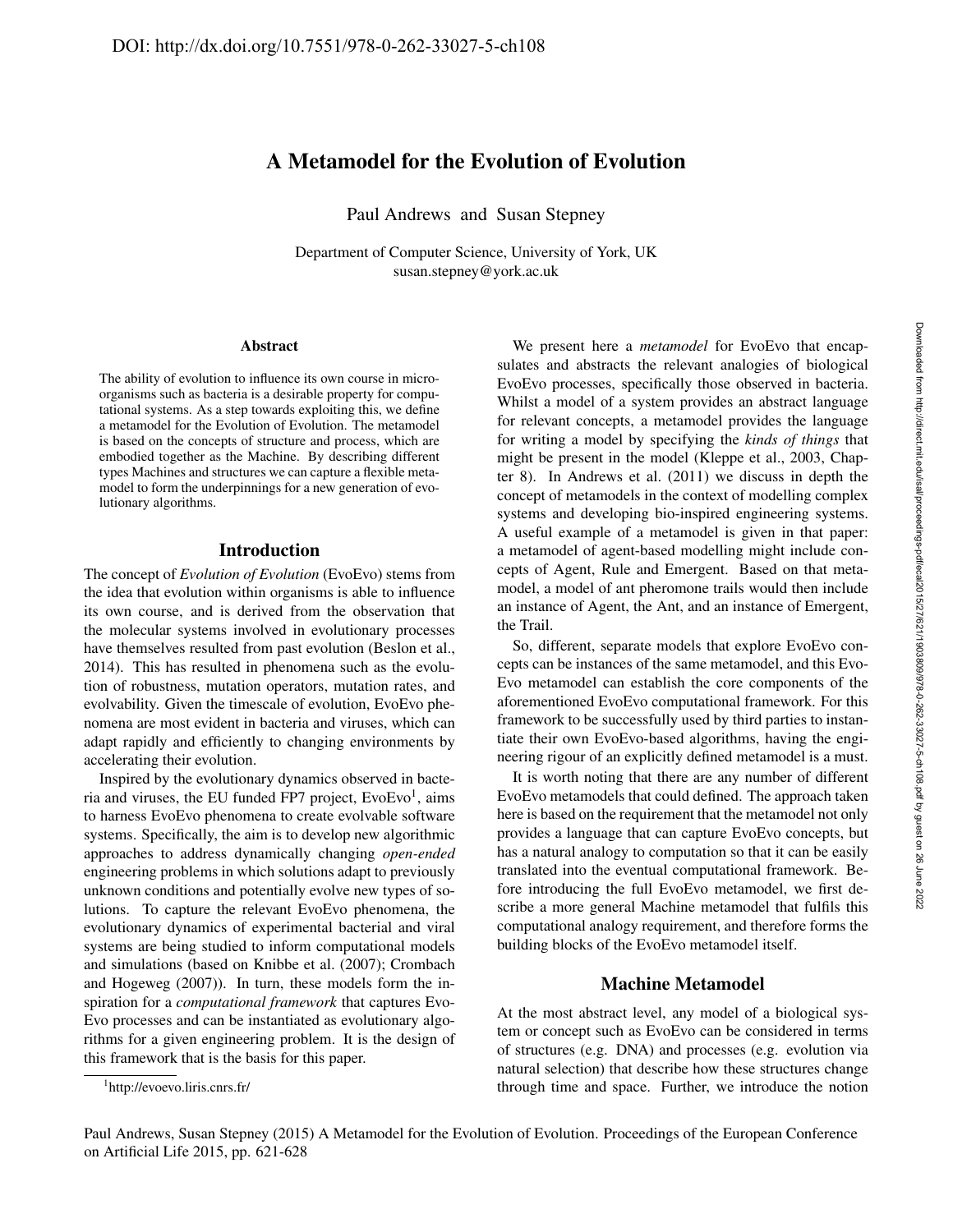of a structure that implements a process (e.g. an enzyme). Here, we call this reified processes a *Machine*.

The Machine abstraction, informally conceptualised in Figure 1, provides us with a flexible language that is used to define our EvoEvo metamodel. A Machine is structure that implements a process that receives as input structures and energy, and returns as output (potentially) modified structures and (abstract) energy. Figure 1 also shows how Machines can form networks where inputs to one Machine are outputs from another. This allows us to compose a model of a system in which structures are subject to continual change via any number of processes that are driven by energy.

More formally, we can capture the Machine concepts using a class diagram, shown in Figure 2. This describes a Machine in terms of its relationship to Structure, Process, Symbol, and Energy.

- Structure: composed from an ordering of Symbols. Does not itself posses internal behaviour or state (other than its own existence).
- Symbol: a member of a given Alphabet that forms the building block of a Structure.
- Alphabet: a set of possible Symbols. All Symbols that make up a Structure will be from the same Alphabet.
- Process: acts upon Structures, potentially transforming them. Driven by Energy.
- Energy: a quantity that drives the operation of Processes.

e

s

**Machine** 

Machine

s′

s′′

Machine: inherits from Structure and Process and so is an instance of both; a concrete Structure that reifies and implements a Process. As a Process, it can act upon other instances of Structure. It can store Energy and contain state.

There are three components to the Machine. First, as we have seen, the Machine extends the concept of Process, which means it exhibits some kind of behaviour. This behaviour can modify Structures that are the inputs to (and subsequent outputs of) the Machine. Second, a Machine can have state, which provides a memory to the Machine. One consequence of this is the ability to store parameters that shape the dynamics of the Machine's behaviour. Lastly, the Machine can (but is not required to) store energy that is used to drive the Machine's behaviour. In the absence of stored energy, the Machine's energy input must be sufficient to drive its behaviour. The Machine is not permitted to modify its own behaviour (Machines do not self-modify), but they can update their state.

The Machine also extends the concept of Structure. Hence a Machine (as Structure) can be passed to another Machine (as Process), allowing for its modification. But what does it mean for a machine to be data? Take for example an enzyme. The enzyme has a behaviour (catalyses a reaction) that can modify metabolites ( structures). The enzyme itself, however, could be considered a Structure that was the output of a chemical reaction (Machine) that created it. Hence the same enzyme is either a Structure or Process *depending on the context*.

We can form an aggregate machine if the Structure/s out-

Figure 1: Machine takes structure, s, and energy, e, as inputs and returns potentially modified structures, s', and energy, e , as output. Networks of machines can form where outputs from one Machine are the inputs to the next.

e′′

e′

Figure 2: Class diagram showing the relationship between Machine, Structure, Process, Symbol, and Energy. Machine inherits from both Process and Structure, and modifies instances of Structure. Process is driven by Energy. Structures are composed of Symbols from an Alphabet (not shown).

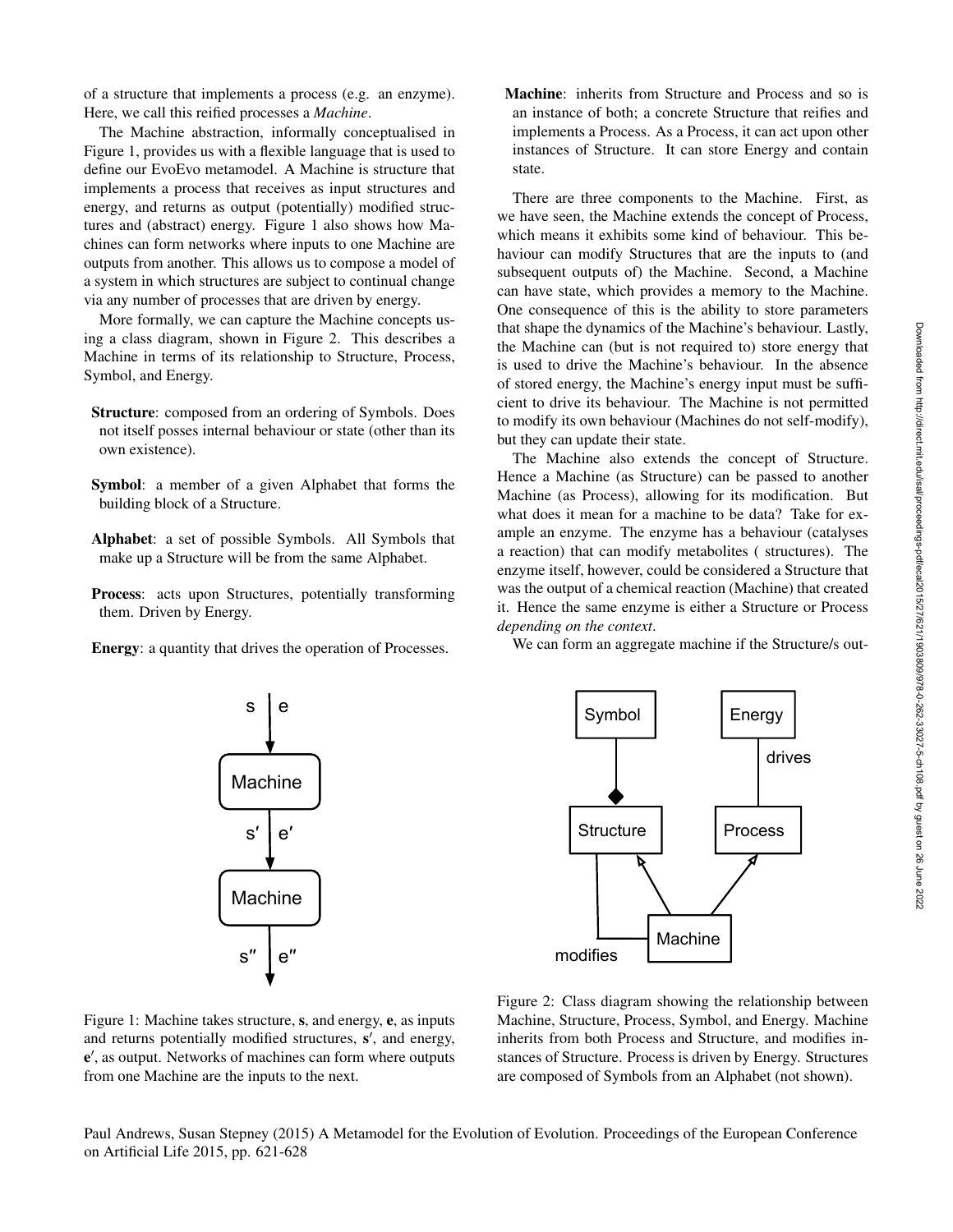put from one machine match the input expected for another (and the energy outputs and inputs are also satisfied). Figure 3 demonstrates the case for two machines M1 and M2 that can also be viewed as a single machine M3. Depending on the model that implements the Machine metamodel concepts, the ability to aggregate at some level of abstraction could be useful. For example a metabolic pathway could be viewed both as a series of enzyme machines or a single pathway machine. How this aggregation is handled will be specific to the implementing model, however it is not inconceivable that some kind of observer process (machine) would be involved.

# Energy, Space and Time

Energy in the Machine metamodel draws heavily from that given by Hoverd and Stepney (2011). Energy is a combined generalised resource flux (e.g. think nutrients and sunlight). Importantly it is a limited resource, and the flux can be used, stored or simply ignored in which case it dissipates and it not used. There are three parts to the energy metatmodel:

- Flux: represents a flow of energy from outside the modelled system. It can have a particular temporal pattern e.g. high level during day, but lower level during night.
- Store: represents the component's ability to store energy.
- Demand: represents a demand for an amount of energy from a model component.
- A Machine can be both a Store and Demand for energy.

The metamodel also contains the concept of Space. Spaces are containers within which Machines and other



Figure 3: Machine M3 can be viewed as an aggregate of M1 and M2.

Structures are located. Importantly, a Space provides a locality for these Machines and Structures, which defines the Machines' connectivity. For example the Space might define distances to other Machines/Structures or filters that describe what other Machines/Structures can be seen and interacted with. In addition, Time defines how this ordering changes. Thus together Space and Time determine how machines interact (when and with what), which, along with the machine behaviour, gives the machine network dynamic

# Creating Structures and Machines

We can extend the metamodel summarised above to include the ability to create and change Structures and Machines by introducing a MachineTemplate (MT) and Location Structure and three specific classes of Machine: Copier, Locator, and Constructor. These are shown in Figure 4 and summarised as:

- MachineTemplate: a Structure containing the instructions for building a particular Machine, specifically: its initial state (e.g. the default parameter settings); components of the behaviour including what input structures it can receive, and what outputs structures are generated; energy storage ability. Importantly, MTs exist separately from machines and a Machine does not store its describing MT; they are different entities in the metamodel.
- Copier: creates a copy of an input Structure, leaving the original Structure unchanged. The copied Structure could be exact (same Symbols), erroneous (potentially different Symbols from same Alphabet), or a translated copy (different Symbols from different Alphabet) based on the Copier's behaviour.
- Locator: locates a sub-Structure of a Structure given Location identifiers that denote the beginning and end of the sub-Structure.
- Location: a Structure that acts as an identifier on another Structure. Two specific Locations are required by the Locator, the Begin (cf. DNA promotor, start codon) and the End (cf. DNA terminator, stop codon).
- Constructor: constructs a Machine from a MachineTemplate. It utilises a Copier and Locator Machine to construct the Machine's Structure representation from the MachineTemplate (cf. creating a polypeptide from RNA). The Machine's Structure is then given the property of Process, however that is defined in the model (cf. folding a polypeptide into its functional protein form).

It is interesting to note that different ConstructorMachines could create different Machines from the same MachineTemplates as they interpret the Symbols differently. Additionally, as the ConstructorMachine itself can have an associated MT, the Copier could potentially change the MTs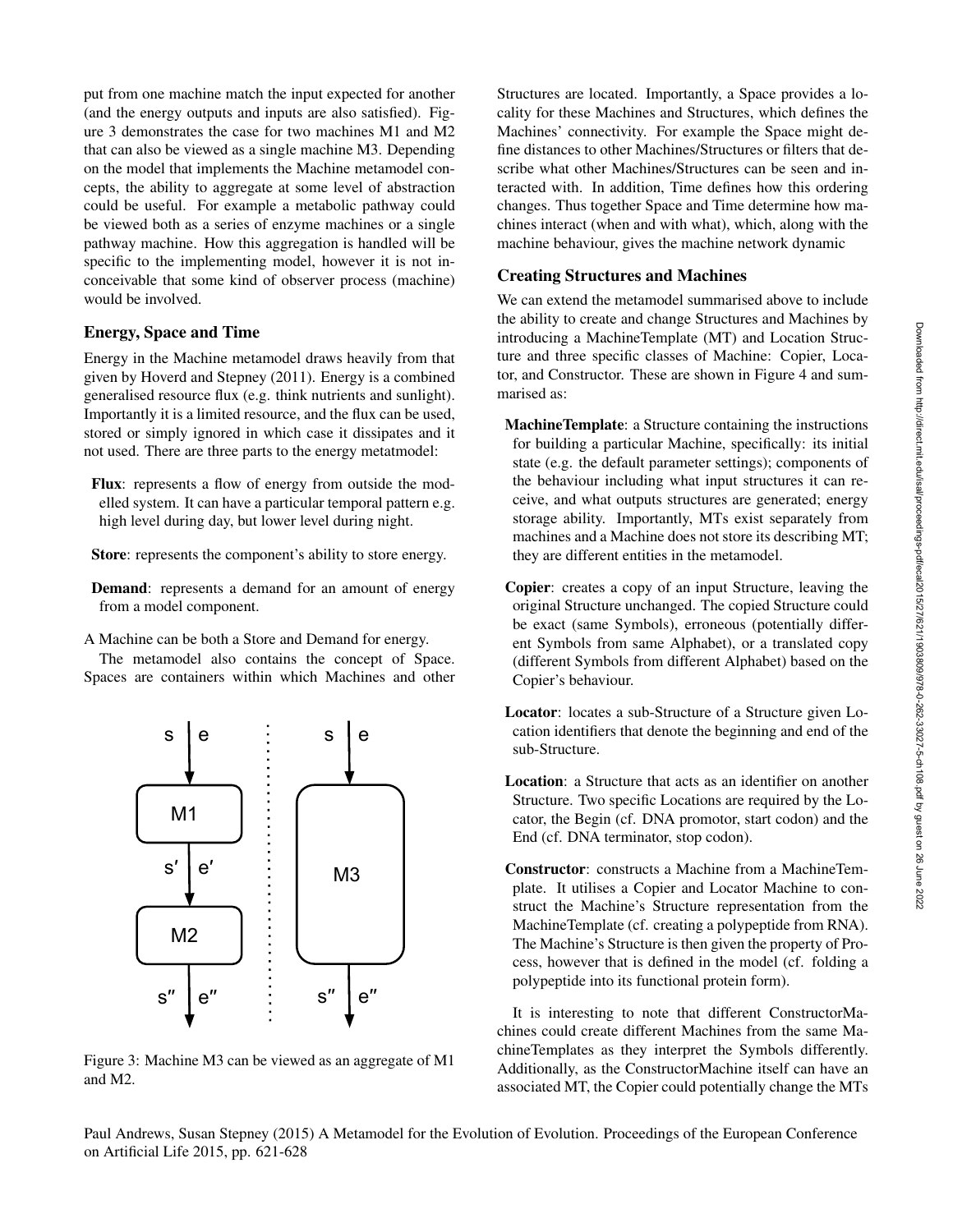for new ConstructorMachines, thus the system itself could dynamically modify how future Machines are interpreted.

With both Machine and MachineTemplate we have a system in which we can potentially change only instances of Machines – a Machine can modify an instance of another Machine – or all future copies of a given type of Machine by modifying its associated MachineTemplate.

The machine metamodel should be general yet expressive enough to model many different systems, not just the intended EvoEvo metamodel described in the rest of this paper. For example it can capture a very general model of computation: a Machine is an executable computing process (compiled or interpreted); MachineTemplate is the source code for a Machine; the ConstructorMachine is an interpreter/compiler; Space and Time are a process scheduler.

## Requirements for EvoEvo

As discussed in the Introduction, EvoEvo is based on the idea that evolution is able to shape its own path given that the molecular systems involved in the evolutionary process have resulted from past evolution. Specifically, there are four characteristics of the genotype-to-phenotype mapping that can enable EvoEvo Beslon et al. (2014):

Variability: the ability to generate new phenotypes via changes in mutation rates and operators

Figure 4: Class diagram showing the relationship between Structure, Machine, Copier, Locator, MachineTemplate, and Constructor. Copier and Locator inherit from Machine (not shown) and operate on Structures. A MachineTemplate is a Structure. A Constructor inherits from Machine (not shown) and creates a Machine from MachineTemplate.

Robustness: the ability to cope with mutational events without negatively impacting fitness

- Evolvability: the ability to increase the proportion of mutational events that are favourable
- Open-endedness: the ability to create new evolutionary avenues and targets.

These four characteristics emerge from the underlying processes and structures and the continual evolution of these processes and structures.

EvoEvo is concerned with allowing the genotype-tophenotype mapping and the fitness landscape to evolve over time via indirect selection, leading to properties that enable evolution in dynamic environments Beslon et al. (2014). Targets for indirect selection are focussed on the organism's:

- Genetic structures: numbers of genes, position of genes on genome, operons, non-coding sequences.
- Networks: gene regulatory, metabolic and "social" (interactions between individuals)

These targets will become the focus for the EvoEvo metamodel that follows.

## EvoEvo Metamodel

Here we extend the Machine metamodel to create a metamodel for EvoEvo that captures the desired EvoEvo concepts just described. This EvoEvo metamodel expresses the kinds of things we would expect to see in an EvoEvo model. This metamodel is based on the processes observed in bacteria, and has been inspired by studying the EvoEvo models of our project partners Knibbe et al. (2007); Crombach and Hogeweg (2007), as well as requirements for evolutionary computing. In brief, it introduces two types of Space, Individual and Environment, and a number of specialised Structures and Machines. Importantly we make a distinction between different types of machine that operate on different aspects of the Individual. First we describe the EvoEvo Spaces and Structures, followed by the EvoEvo Machines.

# Spaces and Structures

We use the Space component from the Machine metamodel to represent both an Individual – such as a bacterium – and the concept of an Environment in which Individuals exists. Individuals and Environments contain various specialised Structures and Machines.

Individual A Space that represent an organism within (or potential "solution" to) an Environment. As a Space, the Individual contains any number of Machine instances, which interact with each other to form networks of the four types of Machine (see 'Machine Types' below). An Individual has a Genome consisting of at least one MachineRepository,

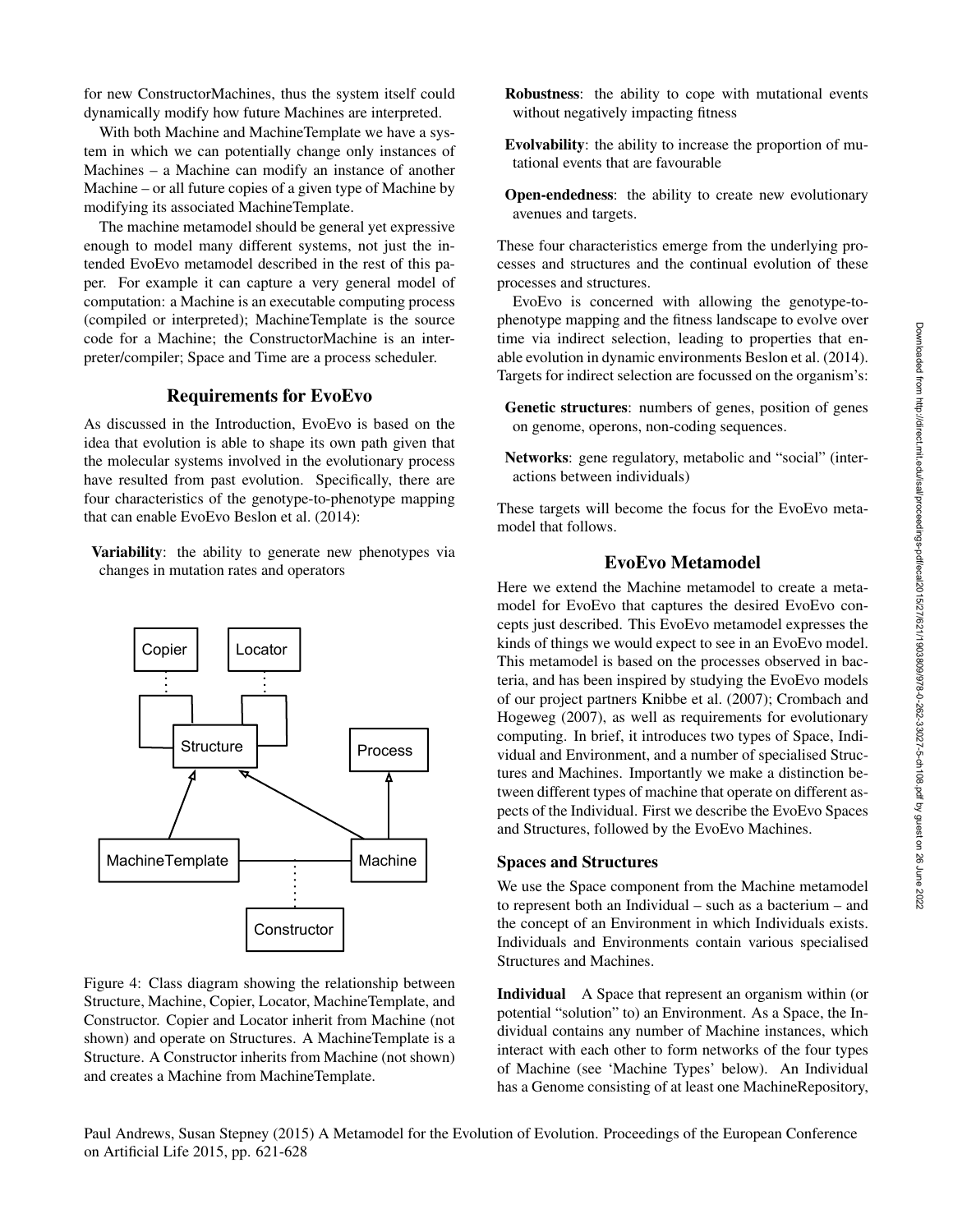which encodes MachineTemplates. A Phenotype for the Individual results from the combined action of its Machines with reference to its Environment. Based on the Phenotype, the Individual is the unit of Selection – the thing that is selected for within the Environment – and undergoes reproduction. The same individual will have different Phenotypes for different Environments. We further explore Phenotypes, Fitness and Selection later in the paper.

Environment A Space containing one or more Individuals as well as other Machines and Structures. As a Space, the Environment provides an ordering for its contents and thus describes the connectivity between Individual instances. The embodiment of an Individual in the Environment defines the "problem" that is being addressed by the Individual. For example, in a model of a bacterium this would be its ability to survive and reproduce, whereas for an evolutionary algorithm this would be a potential solution to an optimisation function. The Environment can be dynamic (Machines, Structures and Individuals can change over time), therefore this "problem" can also be dynamic. The Individual receives inputs from Environment in the form of Structures, such as Metabolites and Machines. The Environment can therefore be a source of epigenetic effects on the Individual, with these inputs interacting with the Machines within the Individual – such as those that operate on the Genome – which can in turn influence Machine expression.

Genome and MachineRepository The Genome is the source of heredity between an Individual and its offspring and is copied, and potentially, mutated during reproduction. The Genome consists of one or more MachineRepository Structures (cf. a chromosome). A MachineRepository is the source of MachineTemplates that encode the Individual's Machines (cf a gene). A MachineRepository is constructed from any number of Symbols from a single alphabet, and therefore stores any number of related MachineTemplates. Not all Symbols have to form part of a MachineTemplate (non-coding regions). Different MachineRepositories could be constructed from different Symbol alphabets for MachineTemplates for different types of Machine (see 'Machine Types' below). MachineRepositories act as a persistent store for MachineTemplates during an Individual's existence as well as allowing new MachineTemplates to evolve and for organisational pattern of MachineTemplates to occur between generations of Individuals. The presence of Begin and End Locations on a MachineRepository define location of a TranscriptionUnit. A set of Genome Machines (described below) operate on the MachineRepositories to carry out copying, mutations and transcriptions.

TranscriptionUnit A Structure that can be transcribed (copied) from a MachineRepository, and may contain any number of MachineTemplates. The section of MachineRepository that is subject to the copy is defined by

the position of Locations (see below) and is the biological analogy of an operon, whilst the actual TranscriptionUnit Structure is analogous to mRNA. The TranscriptionUnit provides a mechanism to group related MachineTemplates so that the subsequent Machines are constructed together. It is noted that many evolutionary algorithms omit the the TranscriptionUnit concept, translating genes (MachineTemplates) straight from the Genome. Begin and End Locations on TranscriptionUnit define location of a MachineTemplate.

Metabolite A Structure that forms the basis for operations of the Metabolite Machines (see below). These might be the building blocks for an artifical chemistry or other symbols for processing in an evolutionary algorithm.

# Machine Types

The targets for indirect selection identified above in 'Requirements for EvoEvo' – genetic structures and the gene regulatory, metabolic and social networks – provide us with a useful categorisation for machines in the EvoEvo metamodel. These machine types are:

- Genome Machines: operate on the Genome, responsible for constructing Machines and reproduction.
- Metabolism Machines: provide a potential "solution" to the "problem" that is being addressed by the Individual (e.g. staying alive in order to reproduce in the case of a bacterium).
- Regulation Machines: help control the dynamics of Machine construction from the Genome by repressing or inducing the action of other genome machines.
- Boundary Machines: control the transport of Structures to and from Individuals and its external Environment.

Instances of each machine type interact (via Structures) to form machine networks. Interactions also occur between these networks to express the Individual's Phenotype. There is a clear analogy to the work of Lones et al. (2013) who come to a similar categorisation of biochemical networks.

### Genome Machines

The Genome Machines exist within an Individual and operate on its Genome and TranscriptionUnit Structures. Essentially, these are the Machines that both decode the information stored on these Structures creating new Machine instances, and the Machines that create copies of these Structures.There are 5 specific types of Genome Machine that would be relevant to all EvoEvo models: Transcriber, Translator, Expresser, Cloner and Reproducer.

Transcriber This Machine is responsible for producing TranscriptionUnits from a MachineRepository. It receives as input a Structure (such as a MachineRepository) and two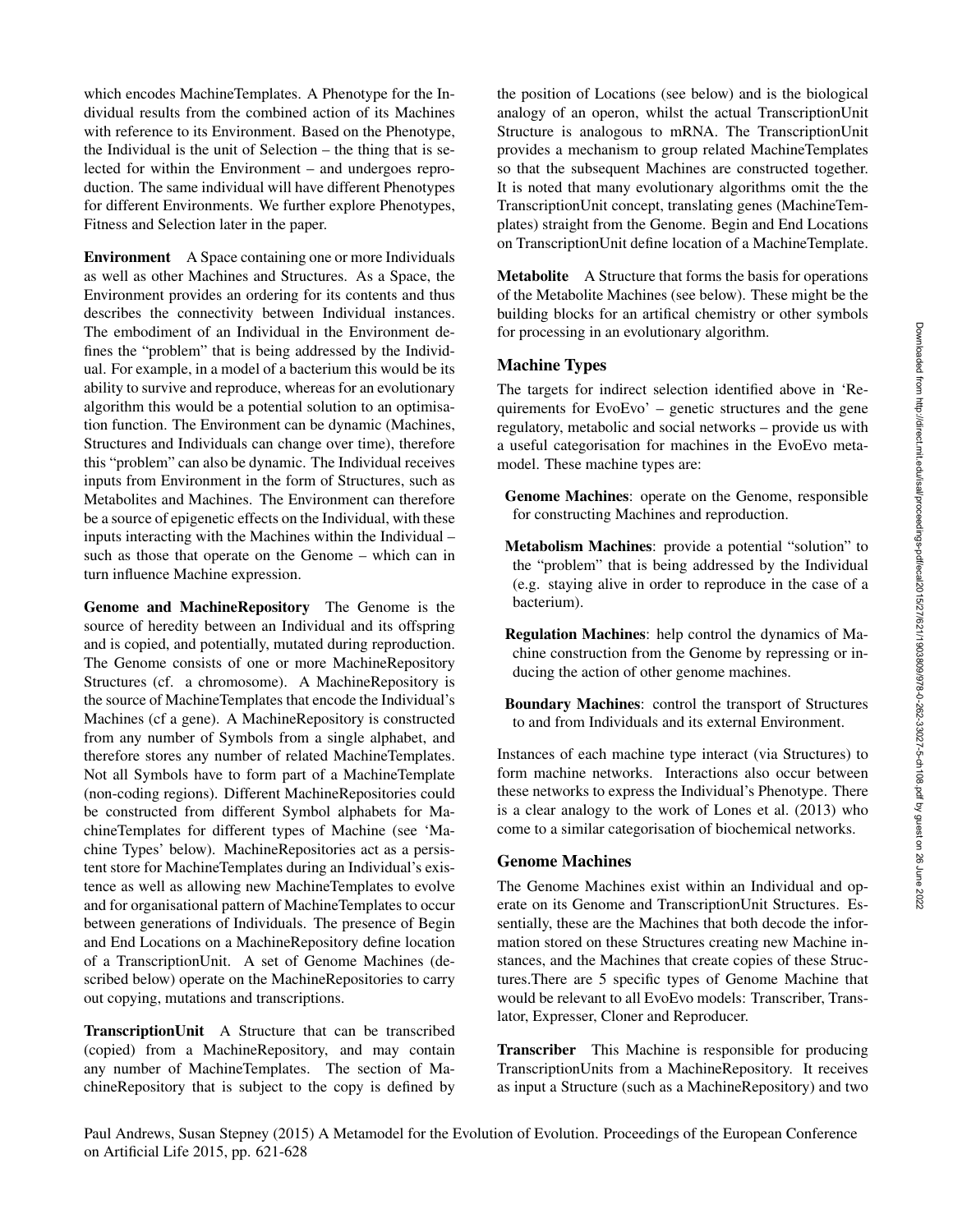Locations, Begin and End, which define the beginning and end locations of the DataStruture to be copied (i.e. the location of the operon). As output, the Transcriber returns the original Structure unchanged and the copy that has been made. Figure 5 demonstrates the Transcriber in action. We can define the process implemented by the Transcriber in terms of the Locate and Copy machines described in the machine metamodel. Locate is used twice to find the Begin and End Locations and the Copy is used once. In the case of a real biological system, the Copy will slightly change Symbols from the DNA bases (C, G, A and T) to RNA bases (C, G, A and U).

Translator This Machine is responsible for producing Machines from TranscriptionUnits. Similar to the Transcriber, it receives as input a Structure (the TranscriptionUnit) and two Locations, Begin and End, which signal the beginning and end locations of MachineTemplates within the TranscriptionUnit. As output, the Translator returns the original TranscriptionUnit and a Machine for every MachineTemplate located. Figure 5 demonstrates the Translator in action. We can define the process implemented by the Translator in terms of the Locate, Copy and Constructor machines described in the machine metamodel. For each MachineTemplate, Locate is used twice to find the Begin and End Locations, the Copy is used once to build the Structure representation of the Machine, and Constructor is used to turn this Structure into a Process (and hence an instance of Machine).

Expresser This Machine operates on a MachineRepository controlling the expression of TranscriptionUnits. It operates by providing the Transcriber with the Locations and



Figure 5: The interaction between the MachineRepositor, TranscriptionUnit, MachineTemplates, Machines, Transcription and Translation. B denotes Begin, E denotes End.

MachineRepository at the operon chosen for transcription. By working in conjunction with regulation machines (Regulators) this allows for different expression rates for TranscriptionUnits.

Cloner The Cloner is a Copier Machine that performs an inaccurate copy of a MachineRepository. This provides a mechanism to introduce mutations and recombinations to a copy of the MachineRepository. It takes as input a MachineRepository and returns as output the original MachineRepository (unchanged) and inaccurate copy of MachineRepository. How the Cloner changes the copy is problem specific – it will contain rules on which data symbols can change and how they change. Different Cloners will introduce different types of mutation and recombination.

Reproducer Responsible for creating a new Individual based on the current Individual. It requires each MachineRepository to be copied by the Cloner, with the child Individual receiving the cloned MachineRepositories, potentially generating novelty between generations of Individual. The child Individual will also inherit a share of the Structures and Machines present in the parent. Depending on the model that instantiates the Reproduce, one option for the parent Individual is that it dies (see 'Structure Degradation and Death') as a consequence of the Reproducer.

#### Metabolism Machines

Metabolism is the set of processes within an Individual that maintain its *viability* as an Individial within an Environment. For an organism such as a bacterium, this would be the staying alive in order to reproduce, whilst for an evolutionary algorithm this would be equivalent to the provision of a fitness function. Essentially, metabolism provides a potential "solution" the "problem" that is being addressed by the Individual (e.g. in the case of a bacterium).

Metabolisers are machines that perform the metabolism of the Individual, which together form the metabolism network. The behaviours implemented by the Metabolisers will be very much specific to the model that instantiates the metamodel. For example a model of biology might have an set of enzyme-related reactions, whilst for an evolutionary algorithm the Metabolisers they will collectively form the fitness function. As the definition of metabolism is specific to the model that instantiates the metamodel, there is little more we can say about specific Metabolisers.

The metabolic network will interact with the other machine networks, which together gives the Individual its Phenotype. The role fulfilled by the Metabolisers is to determine the viability of the individual in the current Environment. This viability is a key component in establishing fitness for the selection dynamics (see 'Phenotype, Fitness and Selection'). How selection is performed will be model specific.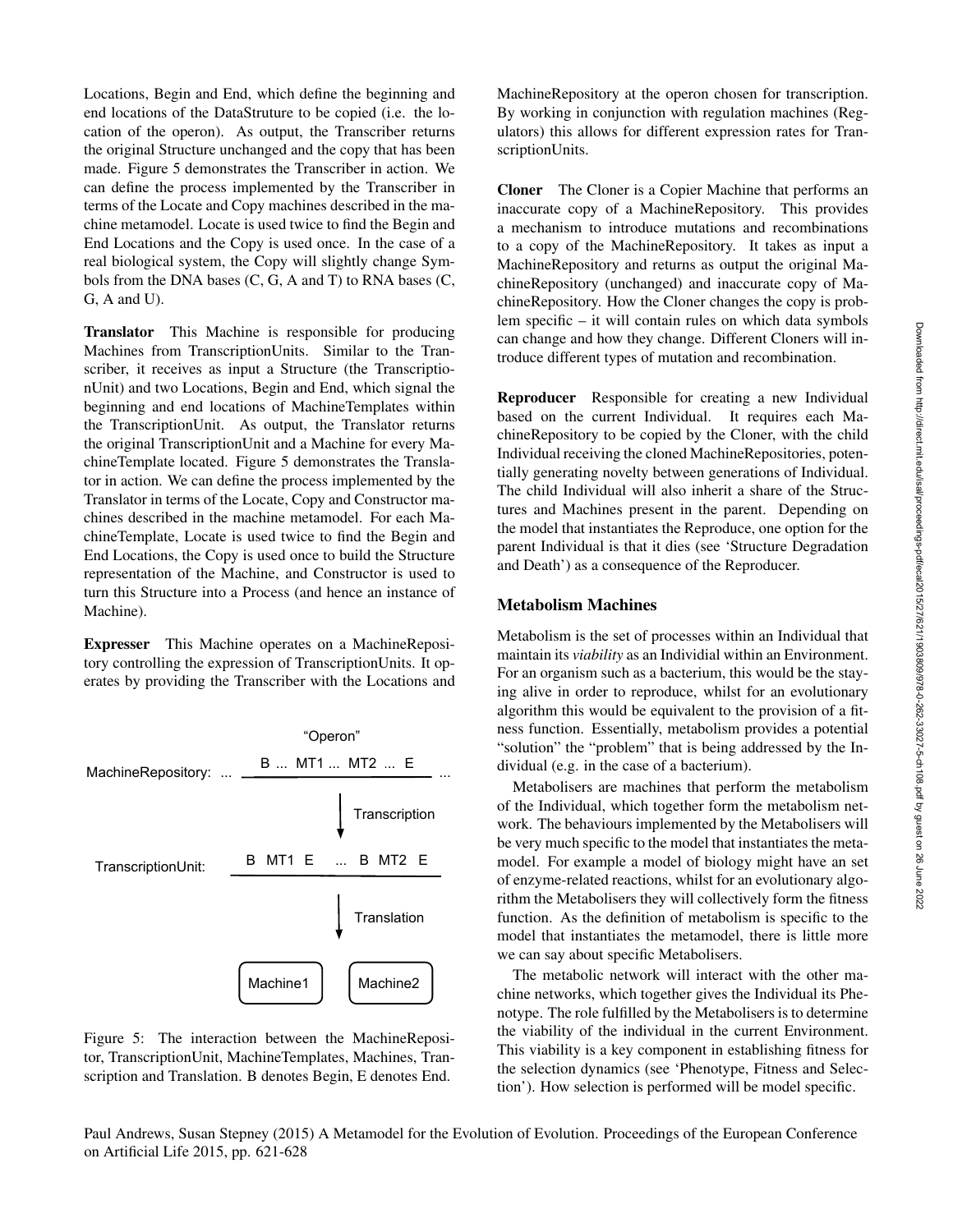## Regulation Machines

Regulation within an Individual is performed by Regulator Machines. Specifically, these are a network of Machines that provide a set of extra dynamics on top of the genome machine network, controlling the action of the Transcriber and Translator. Both the MachineRepository and TranscriptionUnit are open to the action of the Regulators, cf. transcription factors and regulatory RNA.

Regulators identify their units of regulation (e.g. operon) by locating an associated Begin Location and BindingSite Location that is unique to the Regulator. The Regulator will then interact with the Machine responsible for coping that unit of regulation (e.g. Transcriber or Translator) to either repress or induce its action, which will either down- or upregulate its expression.

The combined action of the Regulators forms networks such as gene-regulatory networks. Interactions can also occur with metabolism and boundary machines providing feedback control so that Machine expression can adapt to environmental pressures and signals. Additionally, the Regulators are encoded on the MachineRepository so the regulatory networks can themselves evolve over the generations.

## Boundary Machines

Boundary Machines control the interface between the Individual and the Environment controlling transport across that boundary, determining what gets in and what goes out. If the Boundary Machines are present on the MachineRepository, they will be able to evolve the dynamics of this transport. In controlling the boundary, these Machines provide the environmental/epigenetic context for the Individual.

Any Structure is capable of being transported in and out of the Individual. Three specific types would be Metabolites, Metaboliser Machines and MachineRepositories. The first two are provide a mechanism for resources to flow in and out of the Individual, whilst the later enables processes such as horizontal gene transfer. In bacteria, horizontal gene transfer is takes place via plasmids, which are akin to MachineRepositories in this metamodel.

## Structure Degradation and Death

The degradation of Structures (and by definition, Machines) drives change as new copies of Machine will be needed to replace those that degrade. Degradation is captured by the Entropy Machine/s, which are defined at the level of the Environment. Different Entropy Machines may be required for the different types of Machine. Importantly, Entropy Machines should never itself be subject to evolutionary change as they are essentially defining the *physics* of the system in which Individuals are evolving. For example, an Individual should not be able to cheat death by redefining the 2nd law of thermodynamics.

Entropy Machines degrade Structures into their constituent Symbols, which are then available to the containing

space (Individual or Environment). Rates of degradation can be different for different Structures (e.g. DNA is more stable than RNA). The degradation behaviour within an Individual can lead to death – insufficient Machines and Structures to remain viable. A dead Individual can be release its contents into the Environment.

#### Phenotype, Fitness and Selection

We established above that the Indvidual's Metabolisers determine its *viability*. The reproduction of an Individual occurs as a result of this viability and the current conditions in the Environment, which is determined by the Selection machine. Selection does not just select the most viable (the fittest) Individuals to reproduce, but takes into consideration conditions in the environment. So, the Selection Machine will reproduce an individual based on a function of the Individual, e.g. does it have enough resource, and the Environment, e.g. is there enough space or is there a suitable mate (if the model incorporates sexula reproduction). Like the Entropy Machine, the Selection Machine is defined as a property of the system does not change behaviour over the shorter timescales of any simulation that implements the metamodel.

The timing of the Selection Machine is defined as part of the model that applies the metamodel. Selection could apply to all Individuals at the same time (cf evolutionary computing) or as and when certain conditions are met (cf bacteria when it has aquired sufficient resources and space).

## **Discussion**

#### Embodiment and Machine Origins

Other than the requirement for fixed Entropy and Selection Machines, the metamodel says little about where Machines and MachineTemplates arise. It will be a modelling/design decision as to which MachineTemplates are located on the MachineRepository (and so the associated Machines are expressed by the Individual's genome machinery), or are statically defined ("hard-coded") into the system. These statically defined Machines constitute the physics of the system – those parts that cannot change. In the EvoEvo framework, the computational problem will dictate which machines are fixed and which are able to evolve. For each problem, a suitable set of Machines will need to be designed.

MachineTemplates on the MachineRepository are obviously evolvable within the system. This *embodiment* of MachineTemplates allows the instructions on how to make the functional parts of the system (the Machines) part of the system itself. This makes them accessible to change, and potentially would allow the system can change its own encoding in an *open-ended* way.

## Representations

The flexibility of the Machines upon which the EvoEvo metamodel is based has a number of consequences for logic